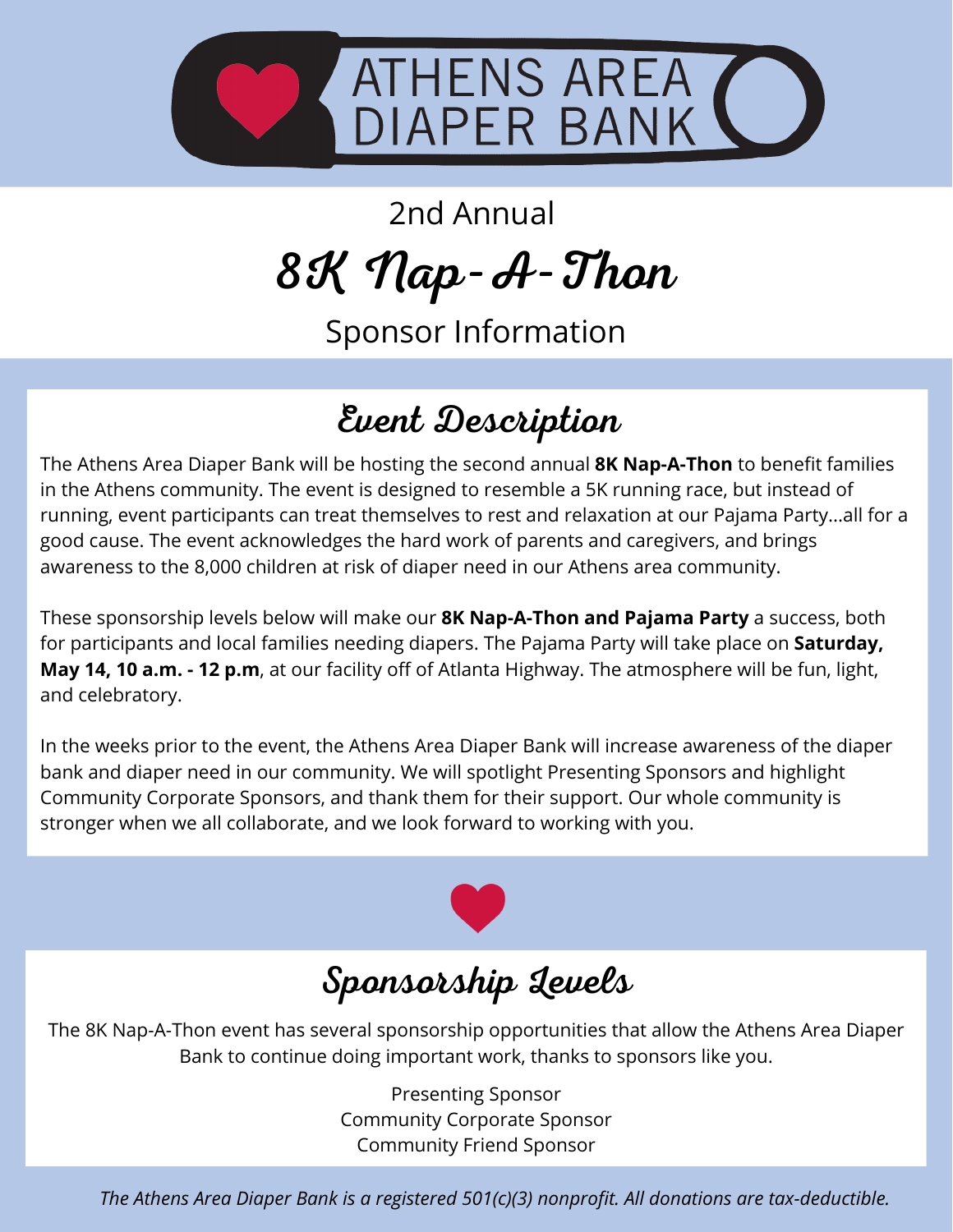## Presenting Sponsor: Sponsorship Amount: \$5,000

Sponsorship includes:

- Name of sponsor in the event name: "Athens Area Diaper Bank 8K Nap-A-Thon, presented by  $\Box$ "
- Physical presence with a table at the 8K Nap-A-Thon & Pajama Party event on May 14  $\bullet$
- Invitation for employees to attend the event  $\bullet$
- Company name listed on signage at the event
- Registration Packet inclusion (contribute a gift or brochure about the company)
- 4 Complimentary Registrant Packets and Nap-A-Thon Bib (Race) Numbers
- Digital Features (spotlight, shout-outs) on social media platforms
- Sponsorship recognition for one year on the Athens Area Diaper Bank website, event newsletters, and our Annual Report.
- Every time the Athens Area Diaper Bank pitches or mentions the 8K Nap-A-Thon and Pajama Party to the public on media (print, news, social), your company's name will be mentioned.



## Community Corporate Sponsor: Sponsorship Amount: \$1,000

Sponsorship includes:

- Physical presence with a table at the 8K Nap-A-Thon & Pajama Party event on May 14  $\bullet$
- Invitation for employees to attend the event  $\bullet$
- Company name listed on signage at the event
- Registration Packet inclusion (contribute a gift or brochure about the company)
- 4 Complimentary Registrant Packets and Nap-A-Thon Bib (Race) Numbers
- Digital Features (spotlight, shout-outs) on social media platforms
- Sponsorship recognition in event newsletters, and for one year on the Athens Area Diaper Bank website and Annual Report.



## Community Friends Sponsor: Sponsorship Amount: \$200

This sponsorship is great for families/individuals and small businesses. Sponsorship includes:

- Invitation for family or employees to attend the event
- Family or business name listed on signage at the event
- Registration Packet inclusion (contribute a gift or brochure for your small business)
- 2 Complimentary Registrant Packets and Nap-A-Thon Bib (Race) Numbers
- Digital Features (spotlight, shout-outs) on social media platforms
- Sponsorship recognition in event newsletters, and for one year on the Athens Area Diaper Bank website and Annual Report.

The Athens Area Diaper Bank's social media reach: Instagram: Almost 600 Facebook: 900+ Email audience: 900+

Scan image to register your sponsorship